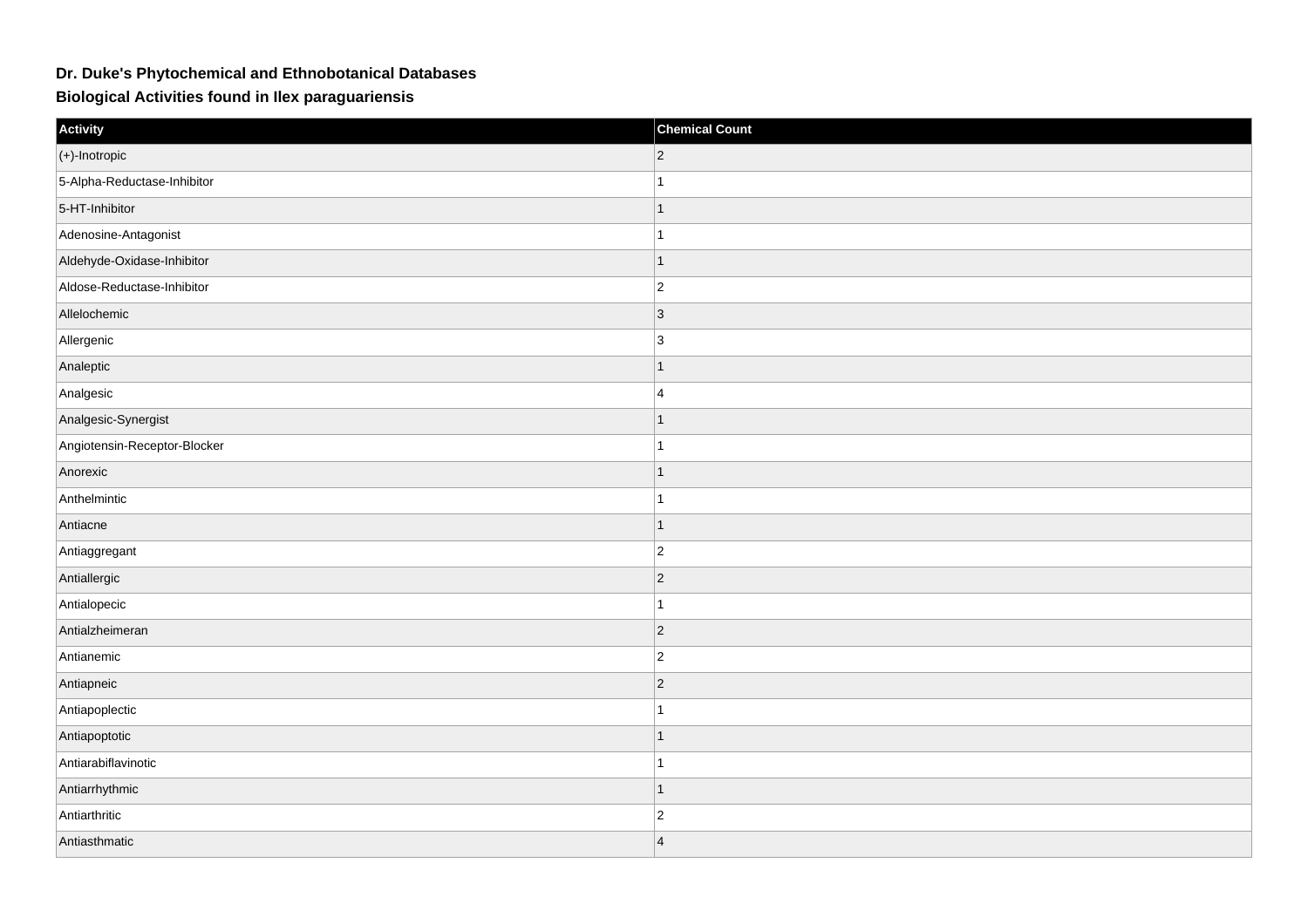| Activity                 | <b>Chemical Count</b> |
|--------------------------|-----------------------|
| Antiatherogenic          | $\vert$ 1             |
| Antiatherosclerotic      | $\vert$ 3             |
| Antiautistic             | $\mathbf 1$           |
| Antibacterial            | $\overline{5}$        |
| Antibradyarrhythmic      | $\mathbf{1}$          |
| Antibronchitic           | $\vert$ 1             |
| Anticancer               | $\overline{6}$        |
| Anticancer (Cervix)      | $\mathbf{1}$          |
| Anticancer (Colon)       | 3                     |
| Anticancer (Forestomach) | $\vert$ 1             |
| Anticancer (Liver)       | 3                     |
| Anticancer (Skin)        | $\mathbf{1}$          |
| Anticapillary-Fragility  | $\mathbf{1}$          |
| Anticarcinogenic         | $\vert$ 2             |
| Anticarcinomic           | $\mathbf{1}$          |
| Anticariogenic           | $ 3\rangle$           |
| Anticarpal-Tunnel        | $\overline{2}$        |
| Anticataract             | $ 2\rangle$           |
| Anticellulitic           | $\vert$ 2             |
| Anticephalagic           | $ 2\rangle$           |
| Anticervicaldysplasic    | $\mathbf{1}$          |
| Anticheilitic            | $ 2\rangle$           |
| Antichilblain            | $\mathbf{1}$          |
| Anticholestatic          | $\vert$ 1             |
| Antichoreic              | $\vert$ 1             |
| Anticirrhotic            | $\vert$ 2             |
| Anticlastogen            | $\vert$ 1             |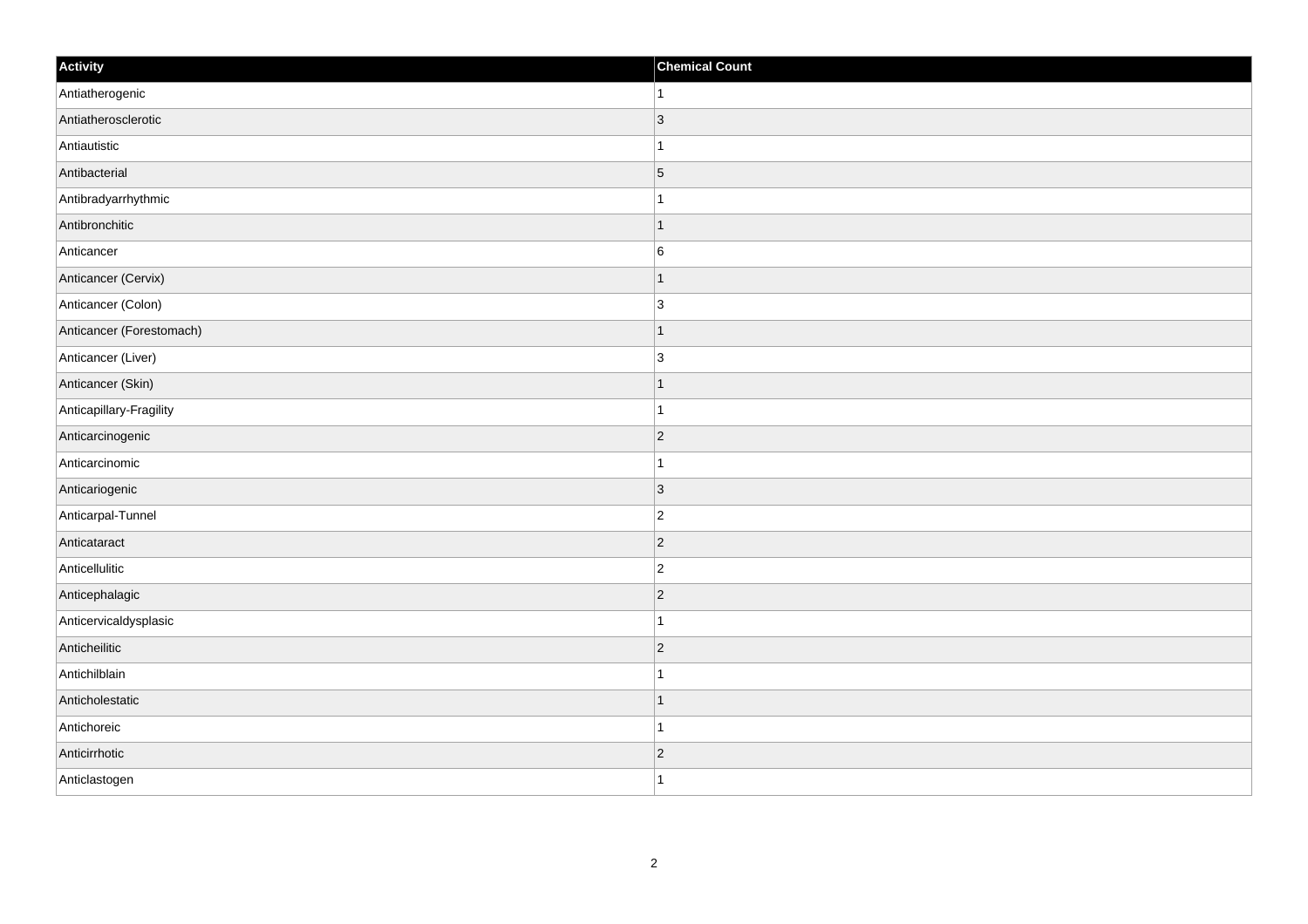| Activity              | <b>Chemical Count</b> |
|-----------------------|-----------------------|
| Anticlaudificant?     | $\vert$ 1             |
| Anticomplement        | $\mathbf{1}$          |
| Anticonvulsant        | $\mathbf 1$           |
| AntiCrohn's           | $\overline{1}$        |
| AntiCVI               | $\mathbf 1$           |
| Anticystinuric        |                       |
| Antidecubitic         | $ 2\rangle$           |
| Antidementia          | $\overline{2}$        |
| Antidepressant        |                       |
| Antidermatitic        | $\overline{4}$        |
| Antidiabetic          | $6\phantom{.}6$       |
| Antidiabetic?         |                       |
| Antidiarrheic         | $\mathbf 1$           |
| Antidote              | $\mathbf{1}$          |
| Antidote (Hydrazine)  | $\overline{1}$        |
| Antidote (pesticides) | $\mathbf{1}$          |
| Antidrepanocytic      | $\mathbf 1$           |
| Antidysenteric        | $\mathbf{1}$          |
| Antidyskinetic        | $ 2\rangle$           |
| AntiEBV               | $\overline{c}$        |
| Antiedemic            | 3                     |
| Antiemetic            | $ 2\rangle$           |
| Antiemphysemic        | 1                     |
| Antiepileptic         | $\mathbf 1$           |
| Antierythemic         | $\mathbf{1}$          |
| Antiescherichic       | $\overline{c}$        |
| Antifatigue           | $\overline{1}$        |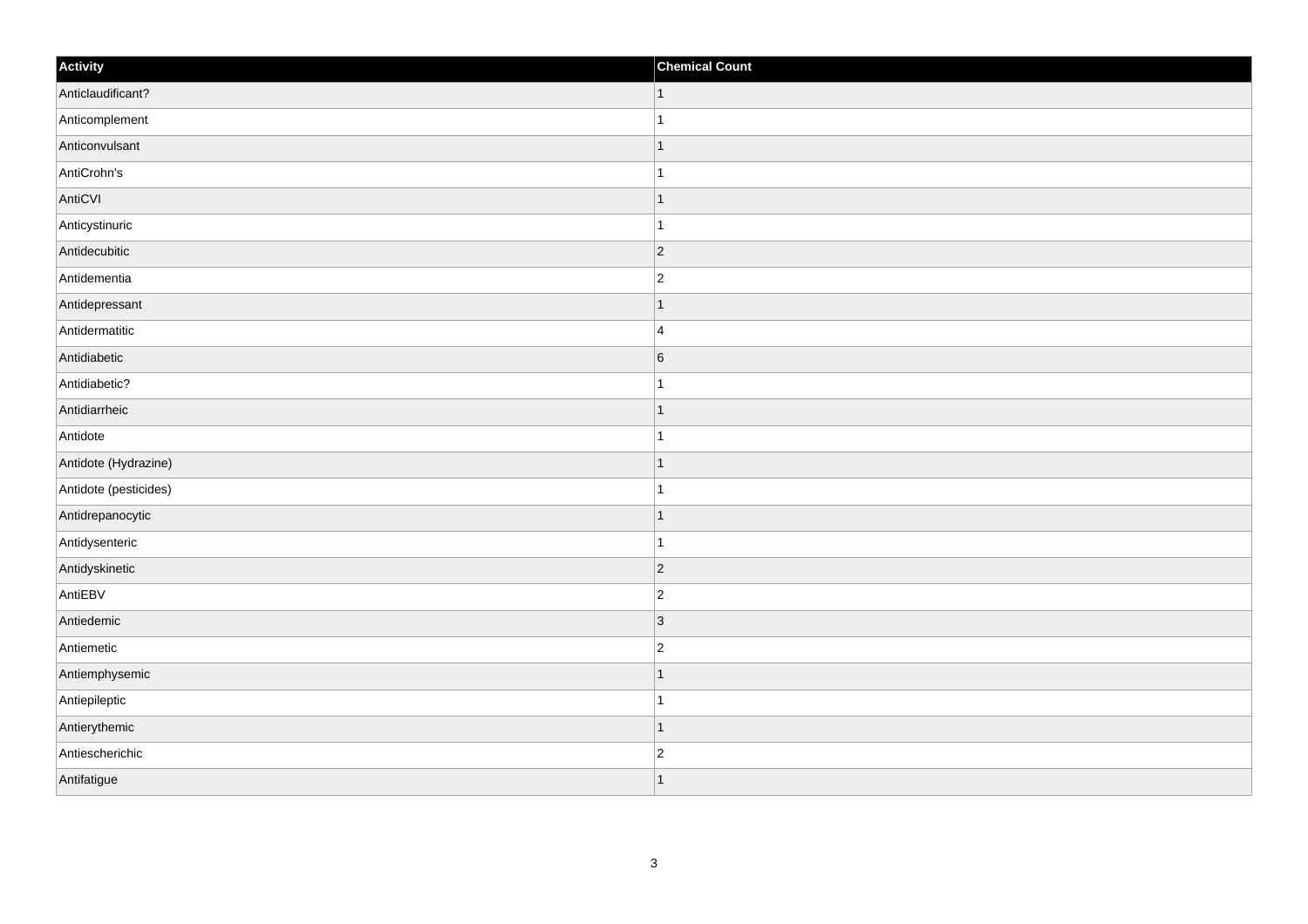| Activity                 | <b>Chemical Count</b> |
|--------------------------|-----------------------|
| Antifeedant              | 3                     |
| Antifibrosarcomic        |                       |
| Antiflu                  |                       |
| Antigenotoxic            | 1                     |
| Antiglaucomic            | 1                     |
| Antiglossitic            | $\vert$ 2             |
| Antigonadotropic         |                       |
| Antihalitosic            |                       |
| Antihematuric            |                       |
| Antihemolytic            | -1                    |
| Antihemorrhoidal         | 1                     |
| Antihepatotoxic          | $\vert 4 \vert$       |
| Antiherpetic             | $\overline{3}$        |
| Antihistaminic           | $\overline{3}$        |
| AntiHIV                  | 3                     |
| Antihomocysteine         | 1                     |
| Antihomocystinuric       | 1                     |
| Antihypercholesterolemic | $\vert$ 2             |
| Antihyperglycemic        |                       |
| Antihyperkinetic         |                       |
| Antihyperlipidemic       |                       |
| Antihypertensive         | $\vert$ 3             |
| Antihyperthyroid         |                       |
| Antihyperventilation     |                       |
| Antihypotensive          | -1                    |
| Antiielus?               |                       |
| Antiinfertility          | 1                     |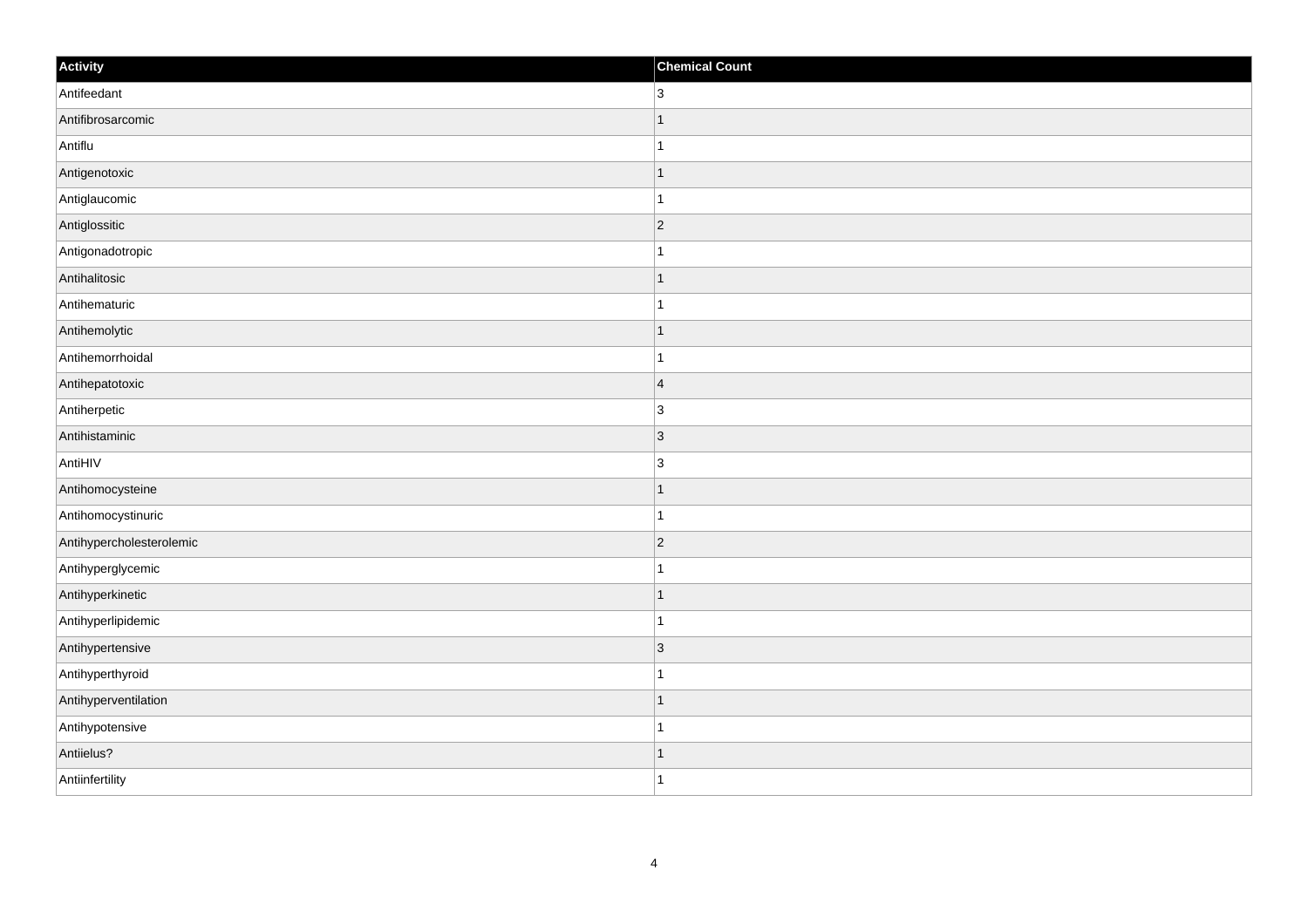| Activity             | <b>Chemical Count</b> |
|----------------------|-----------------------|
| Antiinflammatory     | $\vert 5 \vert$       |
| Antiinsomniac?       | $\mathbf{1}$          |
| Antikeratitic        | $\vert$ 1             |
| Antilactobacillic    | $\mathbf{1}$          |
| AntiLegionella       | $\mathbf{1}$          |
| Antileishmanic       | $\mathbf{1}$          |
| Antileukemic         | $\vert$ 1             |
| Antileukotriene      | $\vert$ 1             |
| Antilipolytic        | $\vert$ 1             |
| Antilisteria         | $\mathbf{1}$          |
| Antilithic           | $\mathbf{1}$          |
| AntiLyme             | $\mathbf{1}$          |
| Antilymphomic        | $\vert$ 1             |
| Antimalarial         | $ 2\rangle$           |
| Antimanic            | $\mathbf{1}$          |
| Antimelanogenic      | $\mathbf{1}$          |
| Antimelanomic        | $\vert$ 1             |
| Antimenorrhagic      | $\vert$ 1             |
| Antimetastatic       | $ 2\rangle$           |
| Antimigraine         | $\overline{2}$        |
| AntiMorning-Sickness | $\vert$ 1             |
| AntiMSG-Sensitivity  | $\mathbf{1}$          |
| Antimutagenic        | $6\overline{6}$       |
| Antinarcotic         | $\mathbf{1}$          |
| Antinephritic        | $\vert 4$             |
| Antineuralgic        | 1                     |
| Antineuritic         | $\vert$ 1             |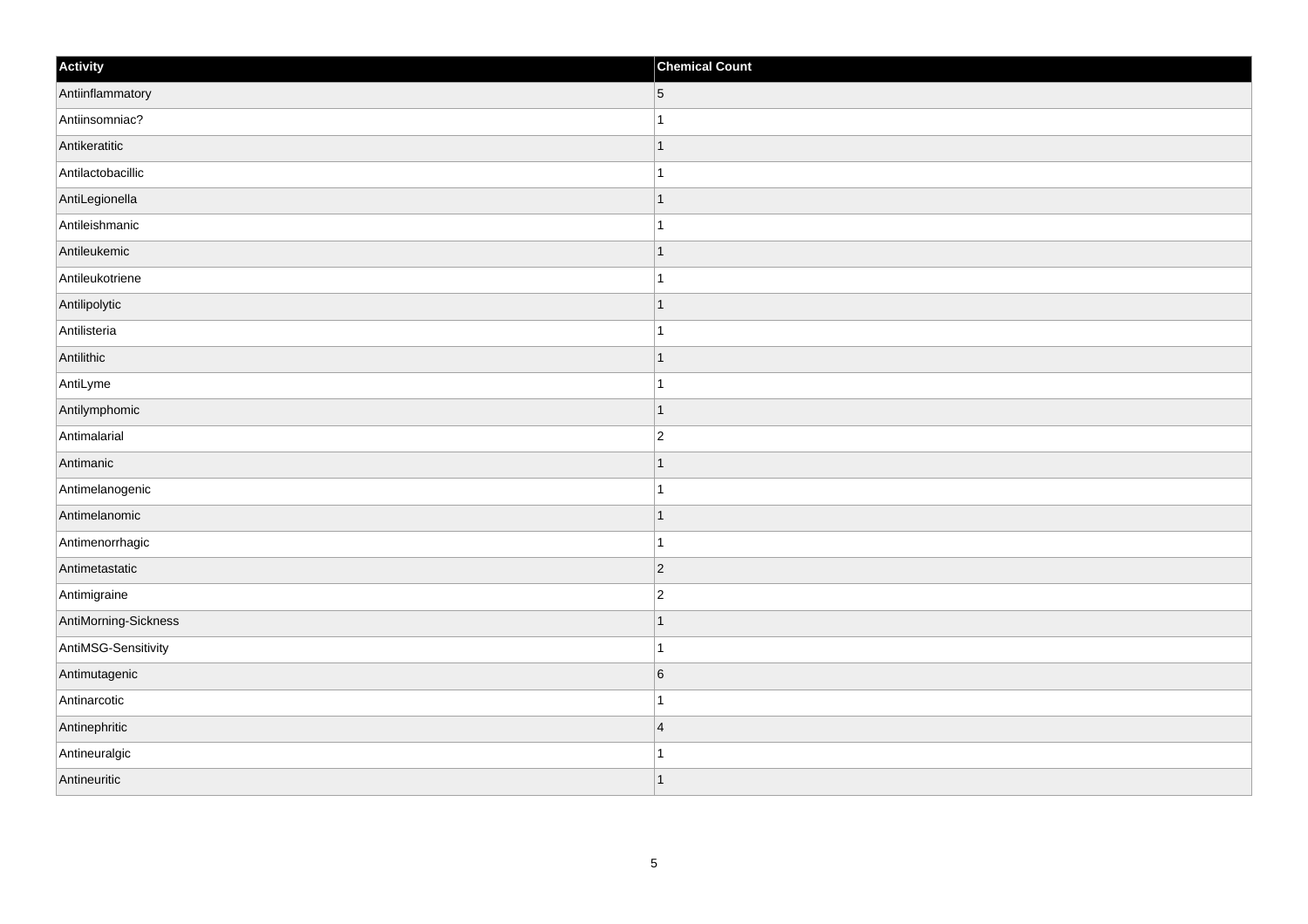| Activity          | <b>Chemical Count</b> |
|-------------------|-----------------------|
| Antineuropathic   | $\vert$ 1             |
| Antineuropathic?  | $\vert$ 1             |
| Antinitrosaminic  | $\mathbf{1}$          |
| Antinociceptive   | $ 3\rangle$           |
| Antiobesity       | $ 2\rangle$           |
| Antiobesity?      | $\mathbf{1}$          |
| Antiophidic       | $\mathbf{1}$          |
| Antiotitic        | $\mathbf{1}$          |
| Antioxaluric      | $\mathbf{1}$          |
| Antioxidant       | 9                     |
| Antiparkinsonian  | $\vert$ 1             |
| Antipellagric     | $\vert$ 1             |
| Antiperoxidant    | 3                     |
| Antiphotophobic   | $\vert$ 1             |
| Antiplasmodial    | $\vert$ 1             |
| Antiplatelet      | $\vert$ 1             |
| AntiPMS           | $\vert$ 1             |
| Antipolio         | $ 2\rangle$           |
| Antiprolactin     | $\vert$ 1             |
| Antiproliferant   | $\vert$ 1             |
| Antiproliferative | $\vert$ 1             |
| Antiprotozoal     | $\vert$ 1             |
| Antipurpuric      | $\mathbf{1}$          |
| Antiradiation     | $\vert$ 1             |
| Antiradicular     | $\vert 4 \vert$       |
| Antirenitic       | $\vert$ 1             |
| Antirheumatitic?  | $\vert$ 1             |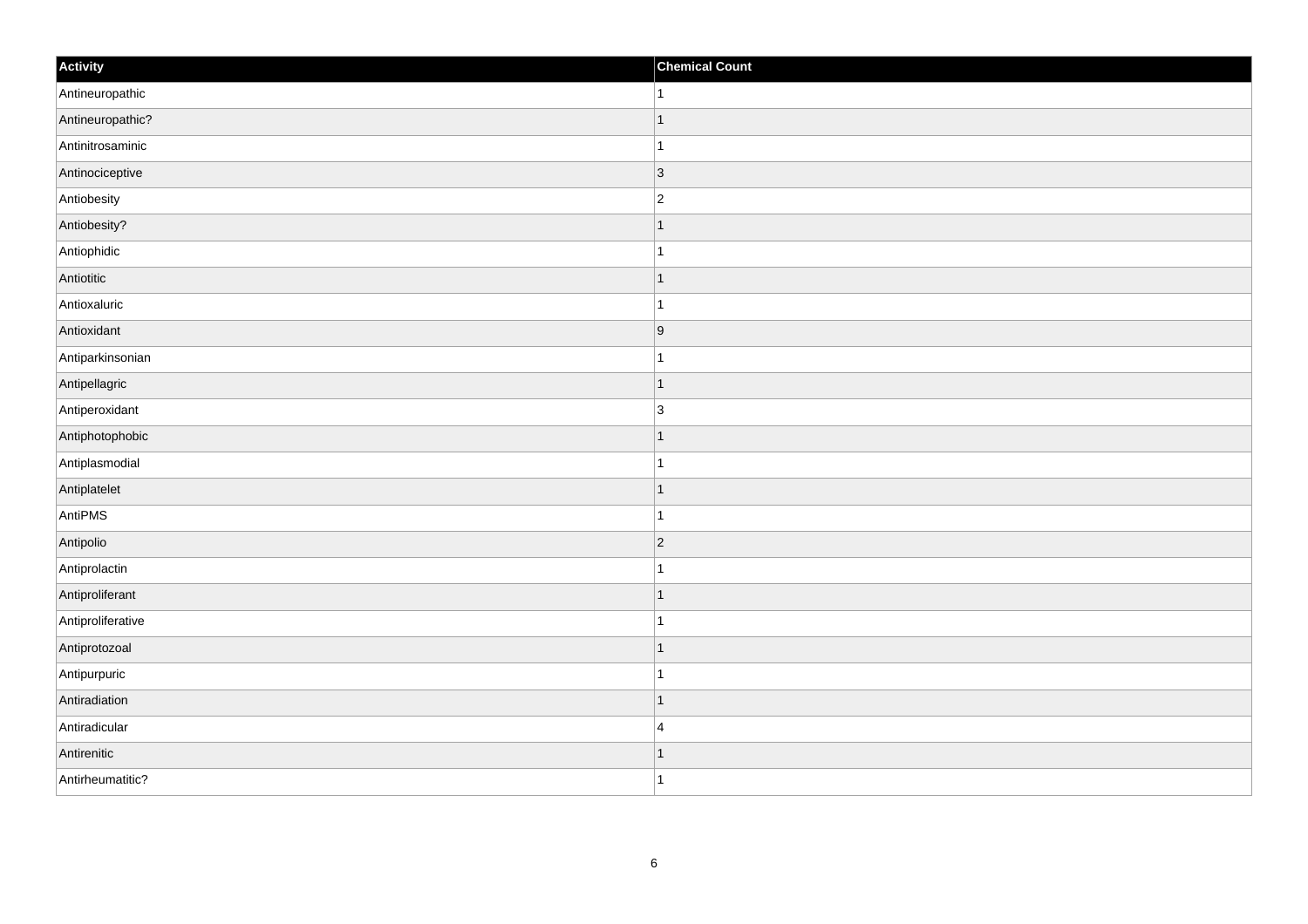| Activity                | <b>Chemical Count</b> |
|-------------------------|-----------------------|
| Antirhinitic            | $ 3\rangle$           |
| Antischizophrenic       | $\overline{c}$        |
| Antiseborrheic          | $\mathbf 1$           |
| Antiseptic              | $\overline{c}$        |
| Antiserotonergic        | $\mathbf 1$           |
| Antisickling            | $ 2\rangle$           |
| Antisinusitic           | $\vert$ 1             |
| Antispasmodic           | 3                     |
| Antistaphylococcic      | -1                    |
| Antisteatotic           | $\mathbf{1}$          |
| Antisunburn             | $\overline{2}$        |
| AntiTGF-beta            |                       |
| Antithrombogenic        | $\vert$ 1             |
| Antithromboxane         | $\overline{1}$        |
| Antithyroid             | $ 2\rangle$           |
| Antithyrotoxic          | $\mathbf{1}$          |
| AntiTMJ                 | $\mathbf 1$           |
| Antitrypanosomic        | $\overline{c}$        |
| Antitumor               | 8                     |
| Antitumor (brain)       | 1                     |
| Antitumor (Breast)      | $\vert$ 1             |
| Antitumor (Cervix)      | $ 2\rangle$           |
| Antitumor (Colon)       | $\overline{2}$        |
| Antitumor (Forestomach) | $\overline{1}$        |
| Antitumor (Liver)       | $ 2\rangle$           |
| Antitumor (Lung)        | $\overline{c}$        |
| Antitumor (Ovary)       | $\vert$ 1             |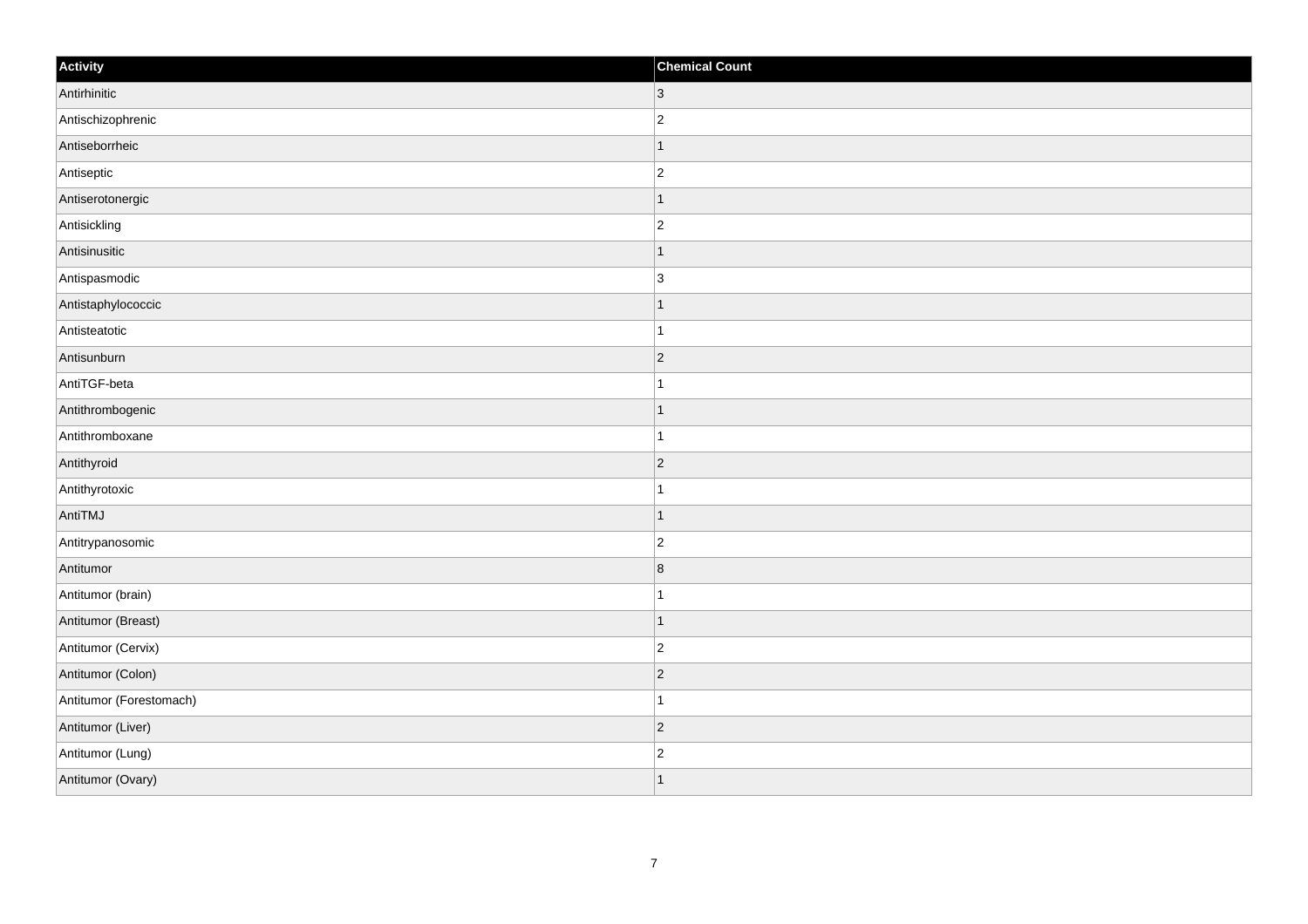| Activity                         | <b>Chemical Count</b>   |
|----------------------------------|-------------------------|
| Antitumor (Skin)                 | $\vert$ 1               |
| Antitumor (Stomach)              | $\mathbf{1}$            |
| Antitumor-Promoter               | 5                       |
| Antiulcer                        | $\overline{\mathbf{8}}$ |
| Antivaccinia                     | $\mathbf{1}$            |
| Antivaricose                     | $\mathbf{1}$            |
| Antivertigo                      | $\mathbf{1}$            |
| Antiviral                        | $\overline{7}$          |
| Antiyeast                        | $\mathbf{1}$            |
| Apoptotic                        | $ 3\rangle$             |
| Aromatase-Inhibitor              | $\mathbf{1}$            |
| Arrhythmigenic                   | $\vert$ 1               |
| Arteriodilator                   | $\vert$ 2               |
| Autotoxic                        | $\mathbf{1}$            |
| Bacteristat                      | $\vert$ 1               |
| Beta-Blocker                     | $ 2\rangle$             |
| Beta-Glucuronidase-Inhibitor     | $\mathbf{1}$            |
| Bronchodilator                   | $ 2\rangle$             |
| Bruchifuge                       | $\vert$ 1               |
| cAMP-Inhibitor                   | $ 2\rangle$             |
| cAMP-Phosphodiesterase-Inhibitor | $\vert$ 4               |
| Cancer-Preventive                | 10                      |
| Candidicide                      | $ 2\rangle$             |
| Capillariprotective              | $\mathbf{1}$            |
| Carcinogenic                     | $\mathbf{1}$            |
| Cardiodepressant                 | $\vert$ 1               |
| Cardioprotective                 | 3                       |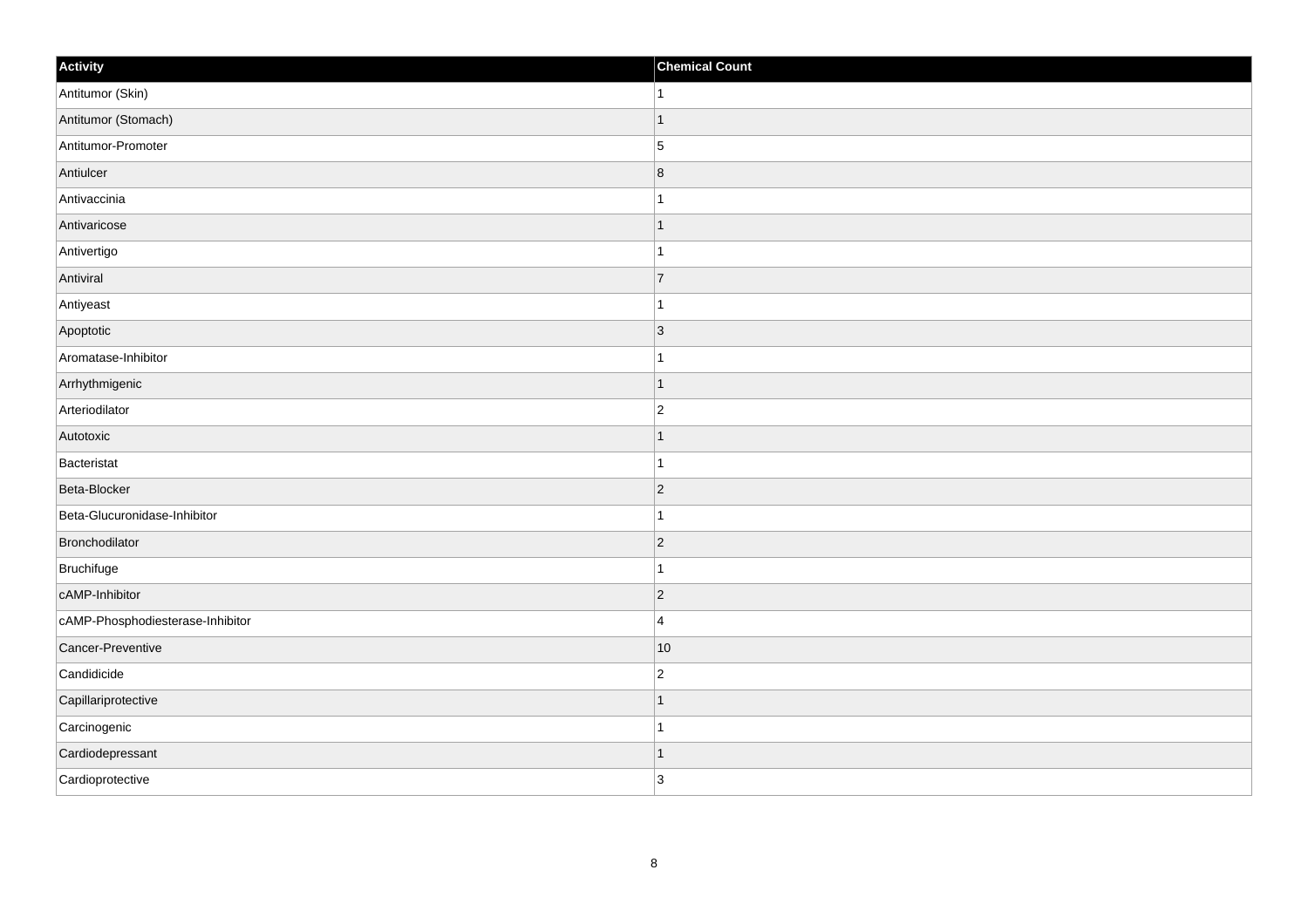| Activity                         | <b>Chemical Count</b>    |
|----------------------------------|--------------------------|
| Cardiotonic                      | $\overline{\mathbf{3}}$  |
| Cardiovascular                   |                          |
| Catabolic                        | $\vert$ 2                |
| Cerebrotonic                     |                          |
| cGMP-Inhibitor                   |                          |
| cGMP-Phosphodiesterase-Inhibitor | $\overline{3}$           |
| Chelator                         | $\overline{\phantom{a}}$ |
| Chemopreventive                  | $\overline{2}$           |
| Cholagogue                       |                          |
| Choleretic                       | $6\phantom{a}$           |
| Cholesterolytic                  |                          |
| Cholinergic                      |                          |
| Clastogenic                      | -1                       |
| CNS-Active                       | 1                        |
| <b>CNS-Depressant</b>            |                          |
| CNS-Stimulant                    | $\overline{4}$           |
| Collagen-Sparing                 |                          |
| Colorant                         |                          |
| Coronary-Dilator                 | 1                        |
| Cosmetic                         |                          |
| COX-2-Inhibitor                  | $\overline{\phantom{a}}$ |
| Cyclooxygenase-Inhibitor         | $\overline{c}$           |
| Cytoprotective                   |                          |
| Cytotoxic                        |                          |
| Deodorant                        |                          |
| Diuretic                         | $6\phantom{.}6$          |
| Dopaminergic                     |                          |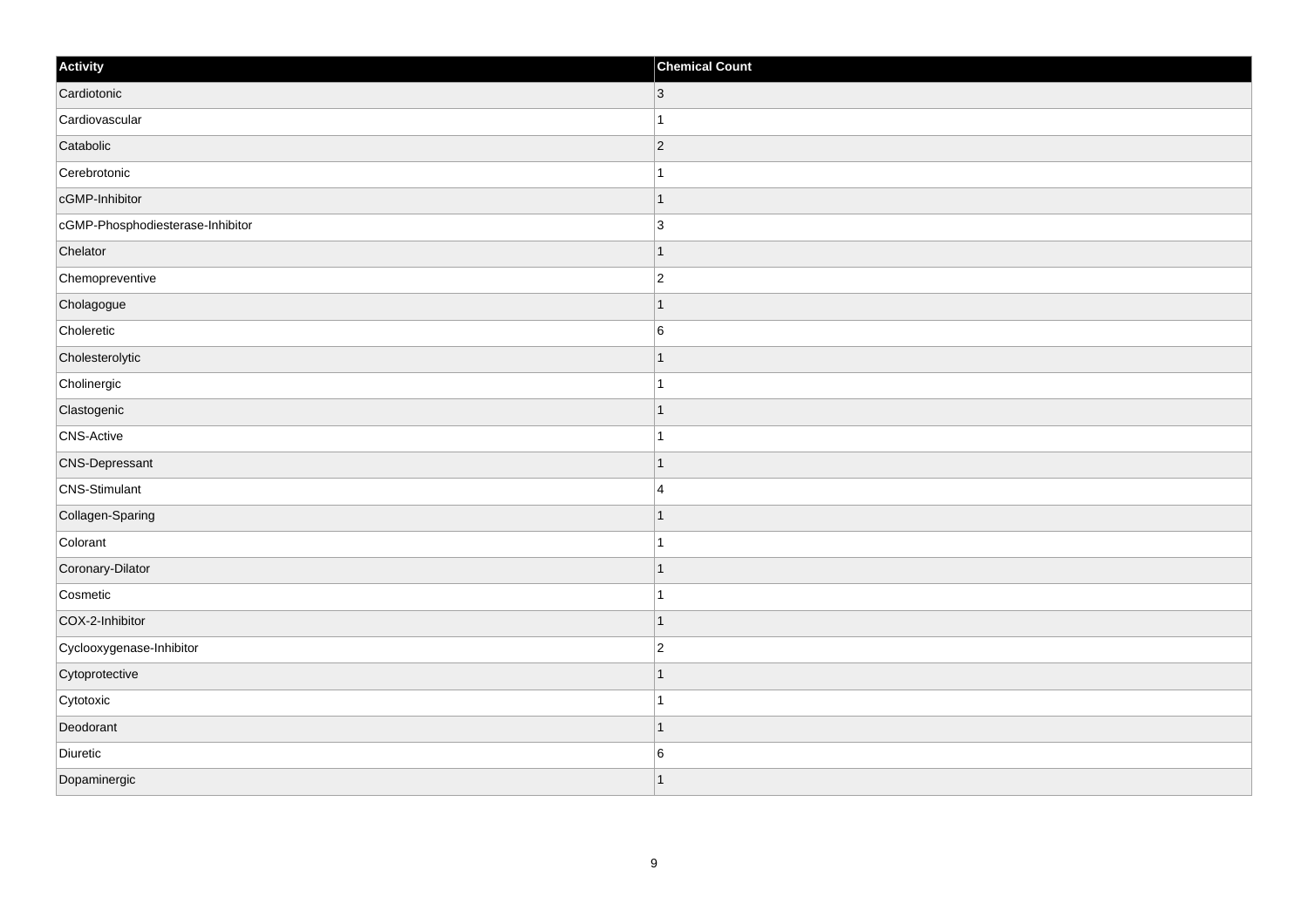| Activity                       | <b>Chemical Count</b>    |
|--------------------------------|--------------------------|
| Dye                            | -1                       |
| Elastase-Inhibitor             |                          |
| Emetic                         |                          |
| Energizer                      | -1                       |
| Epidermal-Stimulant            | -1                       |
| Ergotamine-Enhancer            |                          |
| Estrogenic?                    |                          |
| Fetotoxic                      | $ 2\rangle$              |
| FLavor                         | $\overline{4}$           |
| Fungicide                      | $\vert$ 2                |
| Gastroprotective               |                          |
| Glucosyl-Transferase-Inhibitor |                          |
| Hemostat                       |                          |
| Hepatomagenic                  |                          |
| Hepatoprotective               | $6\phantom{.}6$          |
| Herbicide                      | $\vert 3 \vert$          |
| Histamine-Inhibitor            |                          |
| Hypertensive                   | $\vert$ 2                |
| Hyperuricemic                  |                          |
| Hypocholesterolemic            | $\overline{5}$           |
| Hypoglycemic                   | $\,6$                    |
| Hypotensive                    | $\overline{4}$           |
| Hypouricemic                   |                          |
| lleorelaxant                   | $\overline{\phantom{a}}$ |
| Immunomodulator                | $\overline{c}$           |
| Immunostimulant                |                          |
| Immunosuppressant              | $\overline{2}$           |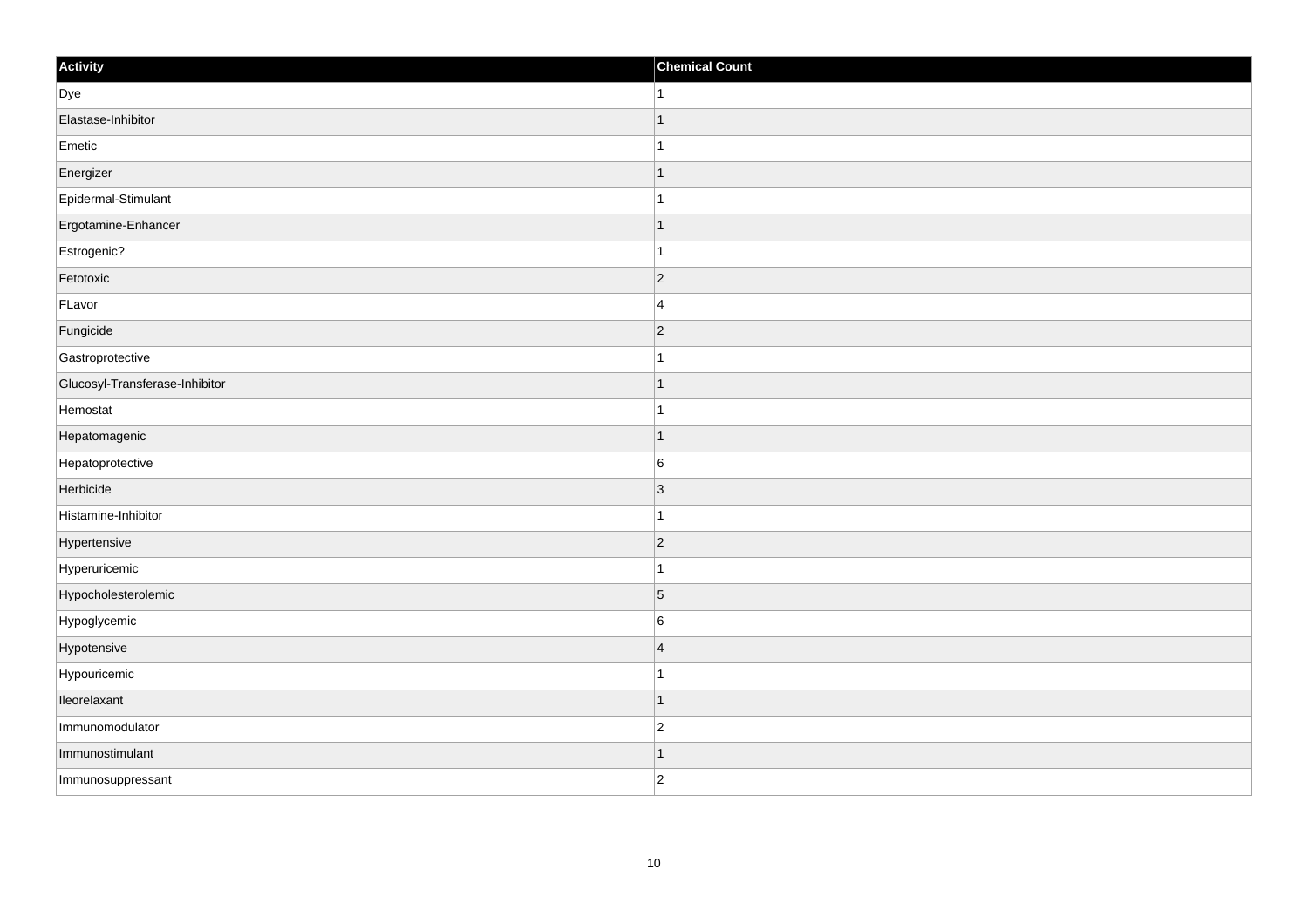| Activity               | <b>Chemical Count</b>    |
|------------------------|--------------------------|
| Insecticide            | $ 2\rangle$              |
| Insectifuge            |                          |
| Insectifuge?           | $\overline{\phantom{a}}$ |
| Insectiphile           |                          |
| Insulinase-Inhibitor   | -1                       |
| Insulinotonic          |                          |
| Interferonogenic       | $\vert$ 1                |
| Irritant               | 3                        |
| Juvabional             | $\vert$ 2                |
| Larvicide              |                          |
| Larvistat              | $\overline{2}$           |
| Laxative               |                          |
| Leucocytogenic         | 1                        |
| Leukotriene-Inhibitor  | 1                        |
| Lipolytic              | $\overline{\phantom{a}}$ |
| Lipotropic             | $\overline{2}$           |
| Lipoxygenase-Inhibitor | $\overline{4}$           |
| Lubricant              |                          |
| Lypolytic              | $\mathbf{1}$             |
| MAO-Inhibitor          | 1                        |
| Memorigenic            | $\overline{\phantom{a}}$ |
| Metal-Chelator         |                          |
| MMP-9-Inhibitor        | 1                        |
| Mosquitocide           | -1                       |
| Mutagenic              | $\vert$ 2                |
| Myocardiotonic         | $\overline{2}$           |
| Myoprotective          | $\overline{\phantom{a}}$ |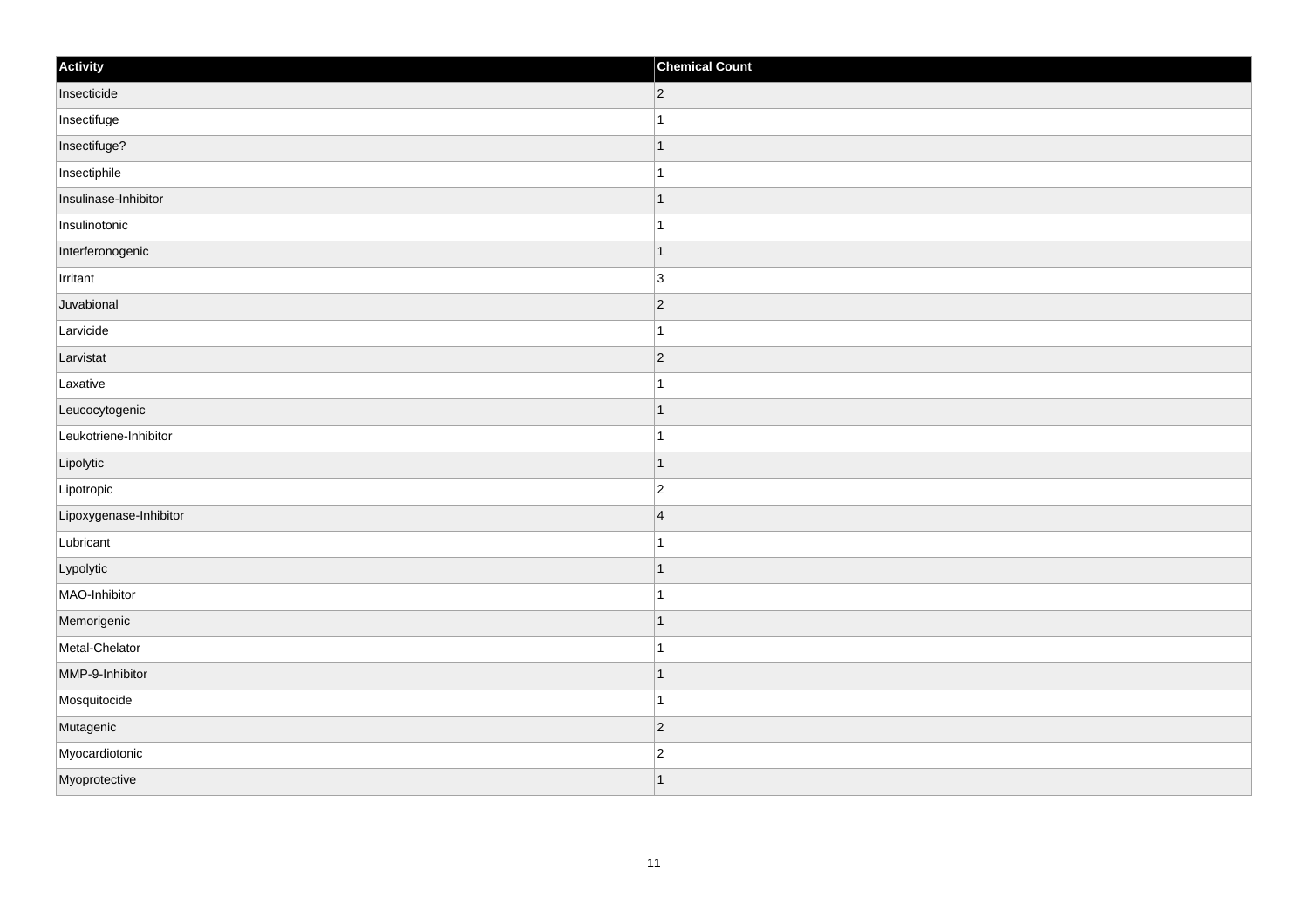| Activity                          | <b>Chemical Count</b> |
|-----------------------------------|-----------------------|
| Myorelaxant                       | $\overline{4}$        |
| Myostimulant                      |                       |
| Nematistat                        |                       |
| Neurotoxic                        | $ 2\rangle$           |
| NO-Genic                          | 1                     |
| Ornithine-Decarboxylase-Inhibitor | 3                     |
| Osmoregulator                     |                       |
| Oviposition-Stimulant             | $\overline{2}$        |
| Oxidant                           |                       |
| PAF-Inhibitor                     | $\mathbf 1$           |
| Parasympathomimetic               | $\mathbf 1$           |
| Perfumery                         | $\overline{4}$        |
| Pesticide                         | 11                    |
| Phosphodiesterase-Inhibitor       |                       |
| Piscicide                         |                       |
| Potassium-Sparing                 | $\mathbf{1}$          |
| Progesteronigenic                 | $\mathbf 1$           |
| Propecic                          | $ 2\rangle$           |
| Prostaglandin-Secretor            | 1                     |
| Protease-Inhibitor                | 1                     |
| Protisticide                      | $\overline{c}$        |
| Psychotropic                      | $\mathbf 1$           |
| Pyrogenic                         | 1                     |
| Quinone-Reductase-Inducer         | $\overline{1}$        |
| Radioprotective                   | $\overline{1}$        |
| Respirastimulant                  | 1                     |
| Sedative                          | $\overline{1}$        |